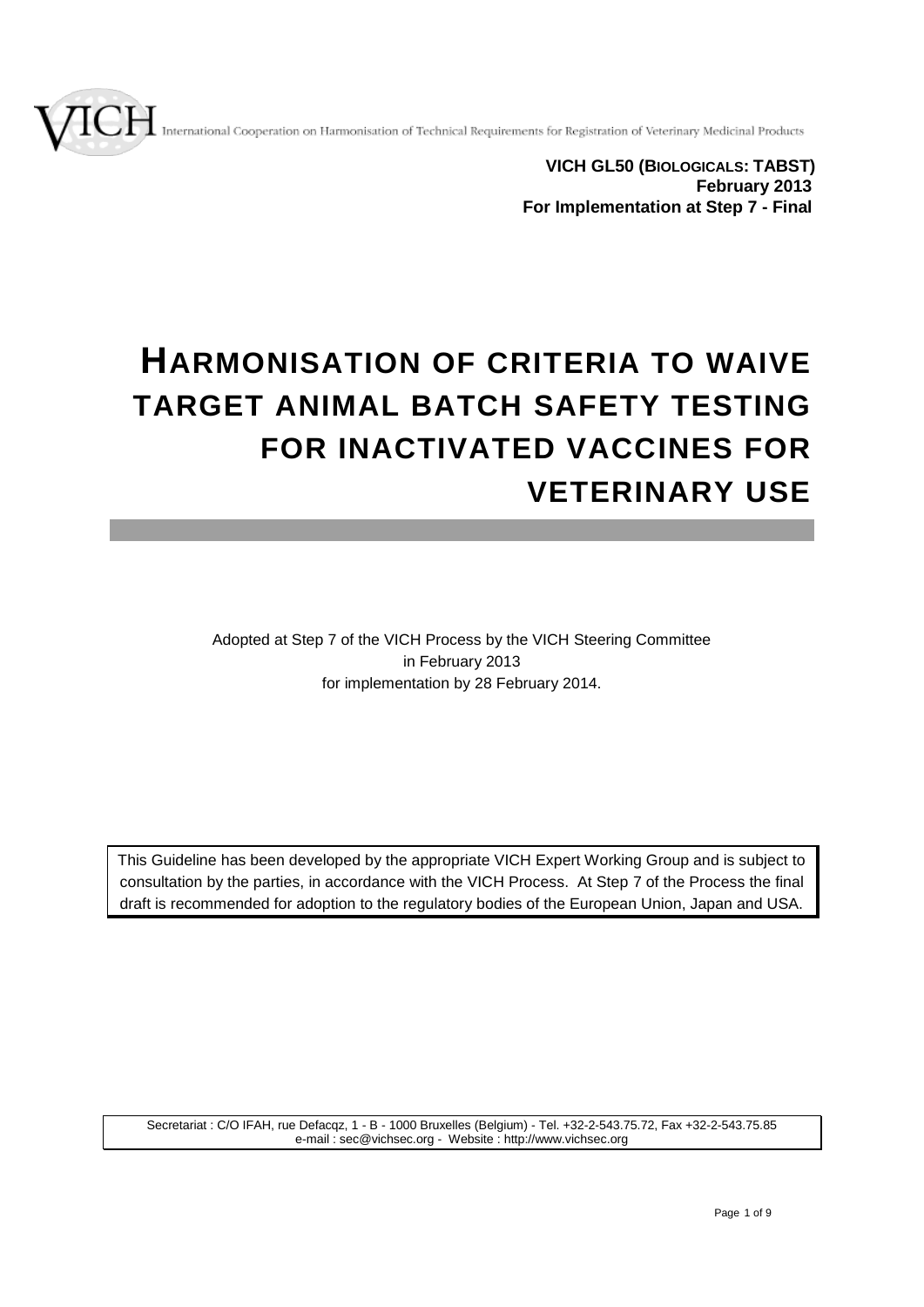# **TABLE OF CONTENTS**

| 1. INTRODUCTION |  |
|-----------------|--|
|                 |  |
|                 |  |

# **2. [GUIDELINE](#page-3-0) 4**

| 2.1.     |                                                                         |  |
|----------|-------------------------------------------------------------------------|--|
| 2.2.     |                                                                         |  |
| 2.2.1.   |                                                                         |  |
|          |                                                                         |  |
|          |                                                                         |  |
|          |                                                                         |  |
|          | 2.3. Data requirements for waiving of target animal batch safety tests6 |  |
| 2.3.1.   |                                                                         |  |
| 2.3.1.1. |                                                                         |  |
| 2.3.1.2. |                                                                         |  |
| 2.3.1.3. |                                                                         |  |
| 2.3.2.   |                                                                         |  |

# **3. [GLOSSARY](#page-6-4) 8**

# **4. [REFERENCES](#page-7-0) 9**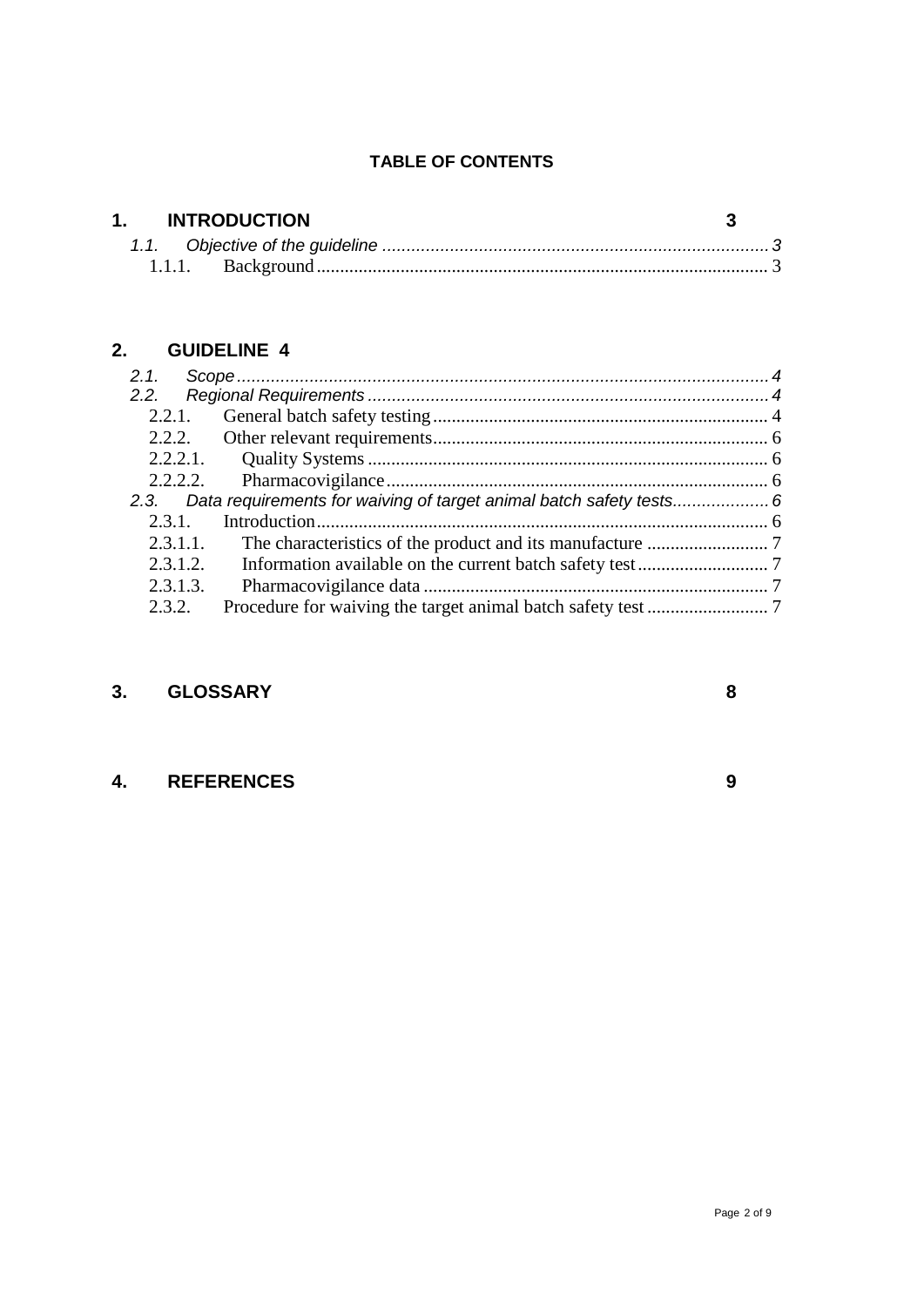# <span id="page-2-0"></span>**1. INTRODUCTION**

Submission of batch safety test data from target or laboratory animals is a requirement for batch release of immunological veterinary medicinal products (IVMPs) in the regions participating in the VICH<sup>1</sup>. The VICH Steering Committee has decided to aim at harmonization of the batch safety tests across the regions in order to minimize the need to perform separate studies for regulatory authorities of different countries. However, due to the great divergence in requirements between the regions it was concluded to adopt a phased approach with the first step to harmonize the criteria on data requirements for waiving of the target animal batch safety test (TABST) for inactivated vaccines in regions where it is required.

This guideline has been developed under the principle of VICH and will provide unified criteria for government regulatory bodies to accept waivers for TABST. The use of this VICH guideline to support a similar approach for products for local distribution only is strongly encouraged but is up to the discretion of the local regulatory authority. Furthermore, it is not always necessary to follow this guideline when there are scientifically justifiable reasons for using alternative approaches.

Global implementation of TABST waiver reduces the use of animals for routine batch release and should be encouraged.

# <span id="page-2-1"></span>*1.1. Objective of the guideline*

The objective of this guideline is to provide internationally harmonized recommendations for criteria on data requirements to waive target animal batch safety testing of inactivated immunological veterinary medicinal products (IVMPs) in regions where it is required.

#### <span id="page-2-2"></span>*1.1.1. Background*

-

Most batch safety tests in laboratory and/or target animals on final product can be considered as general safety tests. They apply to a broad group of IVMPs and should provide some assurance that the product will be safe in the target species, i.e. it should reveal "abnormal local or systemic reactions" (European Pharmacopoeia) or "unfavorable reactions attributable to the biological product ..." (Title 9. United States Code of Federal Regulations) or "no abnormal changes" (Minimum Requirements for Veterinary Biological Products under the Pharmaceutical Affairs Law in Japan).

Over the last two decades, the relevance of batch safety tests has been questioned by representatives of regulatory authorities and vaccine manufacturers (Sheffield and Knight, 1986; van der Kamp, 1994; Roberts and Lucken, 1996; Zeegers et al., 1997; Pastoret et al., 1997; Cussler 1999; Cussler et al., 2000; AGAATI, 2002; Cooper, 2008). Particularly, the introduction of Good Manufacturing Practice (GMP) and Good Laboratory Practice (GLP; OECD 1998) or similar quality systems appropriate to regional requirements into the manufacture of vaccines has greatly increased the

 $1$  Since the start of drafting this guideline, the requirements in Europe have changed. In 2012, the European Pharmacopoeia Commission has decided to progress from the possibility to waive the TABST to the implementation of its complete deletion as of 1<sup>st</sup> April 2013. This VICH guideline does not affect the current requirements in the EU.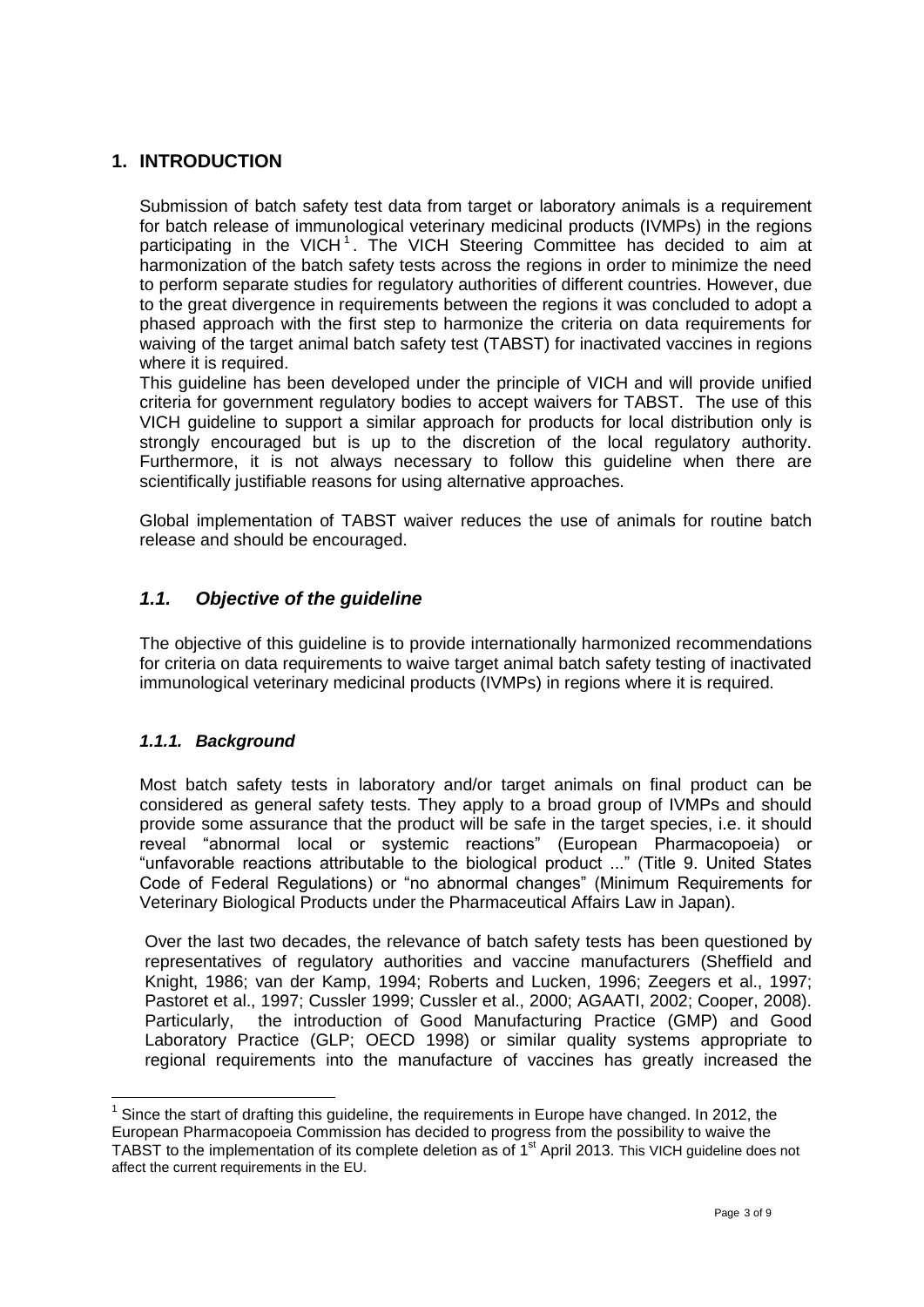consistency of the batches produced and hence their safety and quality. This has also influenced the attitude towards quality control from the traditional batch control for IVMP (based in major parts on *in vivo* testing) towards putting more emphasis on documentation of consistency of production which is mostly based on *in vitro* technologies (Lucken, 2000, Hendriksen et al. 2008, de Mattia et al, 2011).

In reviewing the data requirements in the different VICH regions and comments received at the 21st VICH Steering Committee meeting it became apparent that the approach to the batch safety testing and consequently the test procedures required differ considerably between the regions. This makes harmonization of test requirements and test performance a difficult and time-consuming task.

It was therefore decided as a first step to harmonize the criteria to waive the target animal batch safety tests across the regions and to start with the development of a VICH guideline for inactivated IVMPs.

# <span id="page-3-1"></span><span id="page-3-0"></span>**2. GUIDELINE**

## *2.1. Scope*

This guideline is limited to the criteria on data requirements for waiving target animal batch safety tests (TABST) of inactivated immunological veterinary medicinal products.

# <span id="page-3-2"></span>*2.2. Regional Requirements*

## <span id="page-3-3"></span>*2.2.1. General batch safety testing*

Currently the following testing procedures (Table 1) are required for batch safety testing of inactivated IVMPs covered by this guideline:

| rabie r.                          |                              |                                |  |  |
|-----------------------------------|------------------------------|--------------------------------|--|--|
| <b>VICH region</b>                | <b>Requirements</b>          | <b>Remarks</b>                 |  |  |
| Europe:                           |                              |                                |  |  |
| Until 31 <sup>st</sup> March 2013 |                              |                                |  |  |
| - European                        | target species (2 mammals,   | can be waived provided         |  |  |
| Pharmacopoeia: General            | 10 fish, 10 birds), 2x dose, | that<br>10<br>at<br>least      |  |  |
| chapter 5.2.9. Safety of          | recommended<br>route,        | consecutive batches from       |  |  |
| batches of<br>veterinary          | minimum 14 d observation.    | separate final bulks had       |  |  |
| vaccines<br>and                   |                              | been tested and product        |  |  |
| immunosera;                       |                              | complies with the test         |  |  |
| - General monograph on            |                              |                                |  |  |
| Vaccines for Veterinary           |                              |                                |  |  |
| use (0062), and specific          |                              |                                |  |  |
| monographs                        |                              |                                |  |  |
|                                   |                              | The General<br>European        |  |  |
| From $1st$ April 2013:            |                              | Pharmacopoeia                  |  |  |
| The target animal batch           |                              | Monograph<br>0062<br><b>on</b> |  |  |
| safety test is deleted.           |                              | Vaccines for veterinary use    |  |  |
|                                   |                              | includes the option that       |  |  |
|                                   |                              | "under<br>particular           |  |  |

 $Table 1:$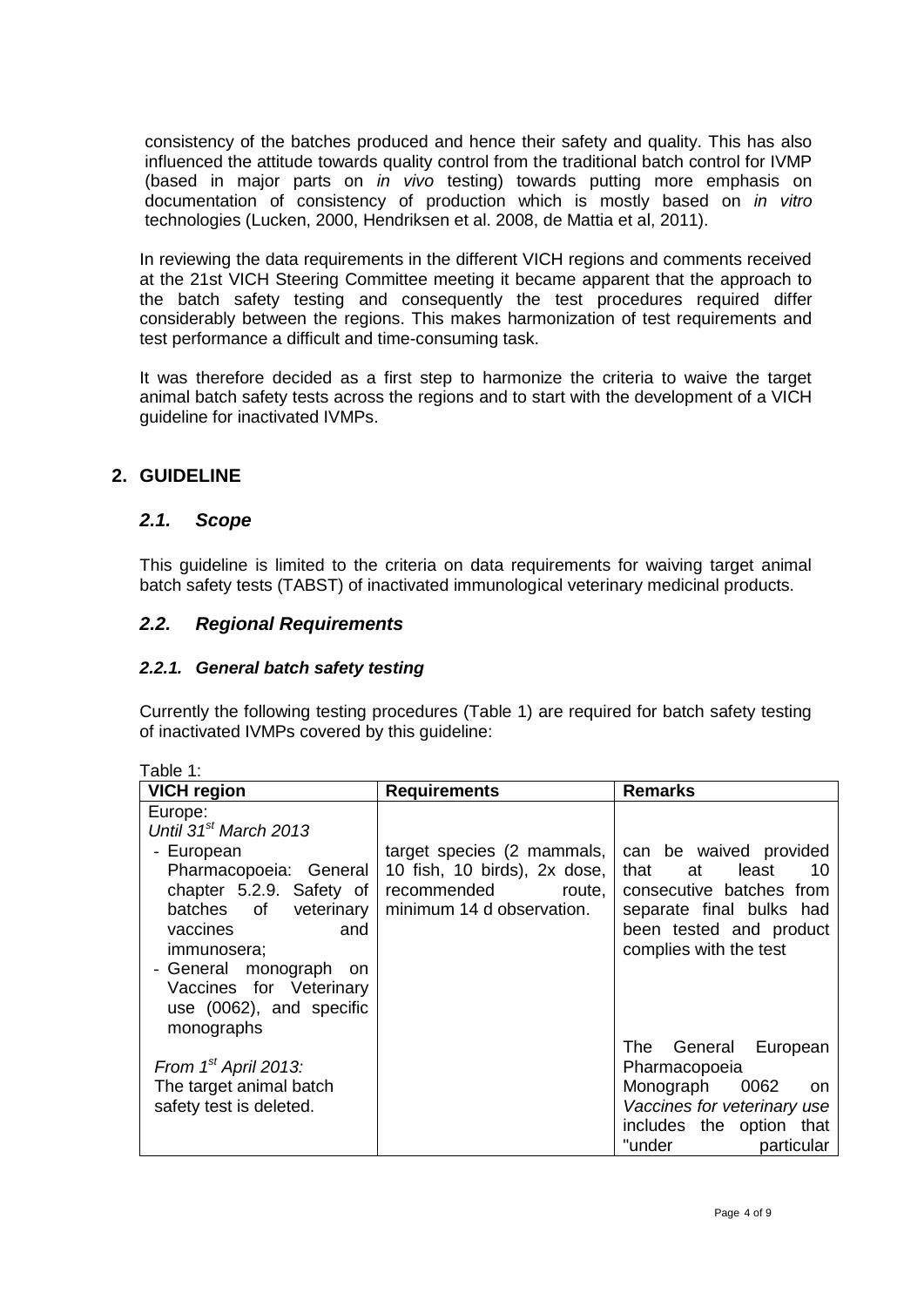|                                                                                                                                             |                                                                                                                                                                                                                                                                                                                            | (i.e.<br>circumstances<br>significant changes to the<br>manufacturing process, as<br>well<br>as<br>reports<br>οf<br>unexpected<br>adverse<br>reactions observed in the<br>field or reports that the<br>final<br>batches<br>do<br>not<br>comply with the former<br>data<br>provided<br>during<br>licensing)" safety tests (not<br>further defined) "may be<br>needed on an<br>ad hoc<br>basis; they are carried out<br>in agreement with or at the<br>request of the competent<br>authority". |
|---------------------------------------------------------------------------------------------------------------------------------------------|----------------------------------------------------------------------------------------------------------------------------------------------------------------------------------------------------------------------------------------------------------------------------------------------------------------------------|----------------------------------------------------------------------------------------------------------------------------------------------------------------------------------------------------------------------------------------------------------------------------------------------------------------------------------------------------------------------------------------------------------------------------------------------------------------------------------------------|
| USA:<br>- 9CFR - General<br>requirements for<br>inactivated bacterial<br>vaccines (113.100)                                                 | mice (113.33)<br><b>or</b><br>- if inherently lethal to<br>mice then guinea pig<br>(113.38)<br>poultry vaccines<br>if<br>then poultry<br>if fish vaccines<br><b>or</b><br>other<br>aquatic<br>species, then fish<br>reptilian vaccines<br>if<br>then reptiles<br>113.38 - 2 guinea pigs, 2 ml<br>im or sc, 7 d observation |                                                                                                                                                                                                                                                                                                                                                                                                                                                                                              |
| General<br>for<br>requirements<br>killed<br>virus<br>vaccines<br>(113.200)                                                                  | guinea pigs (113.38)<br>mice (113.33b)<br>$113.38 - 2$ guinea pigs, 2 ml<br>im or sc, 7 d observation<br>113.33a - 8 mice, 0.03 ml ic,<br>7 d observation; 8 mice, 0.5<br>ml ip, 7 d observation                                                                                                                           | not for poultry vaccines                                                                                                                                                                                                                                                                                                                                                                                                                                                                     |
| Japan:<br>Minimum Requirements for<br>Veterinary<br><b>Biological</b><br>Products<br>under<br>the<br>Pharmaceutical Affairs Law<br>in Japan | a) Target Species<br>Mammalian: 2 to 4<br>mammals, 1 to 5x dose,<br>approved route, 10 to 14 d<br>observation<br>Birds: 10 birds, 1x dose,<br>approved route, 2 to 5 weeks<br>observation<br>Fish: 15 to 120 fishes, 1x<br>dose, approved route, 2 to 3<br>weeks observation                                               |                                                                                                                                                                                                                                                                                                                                                                                                                                                                                              |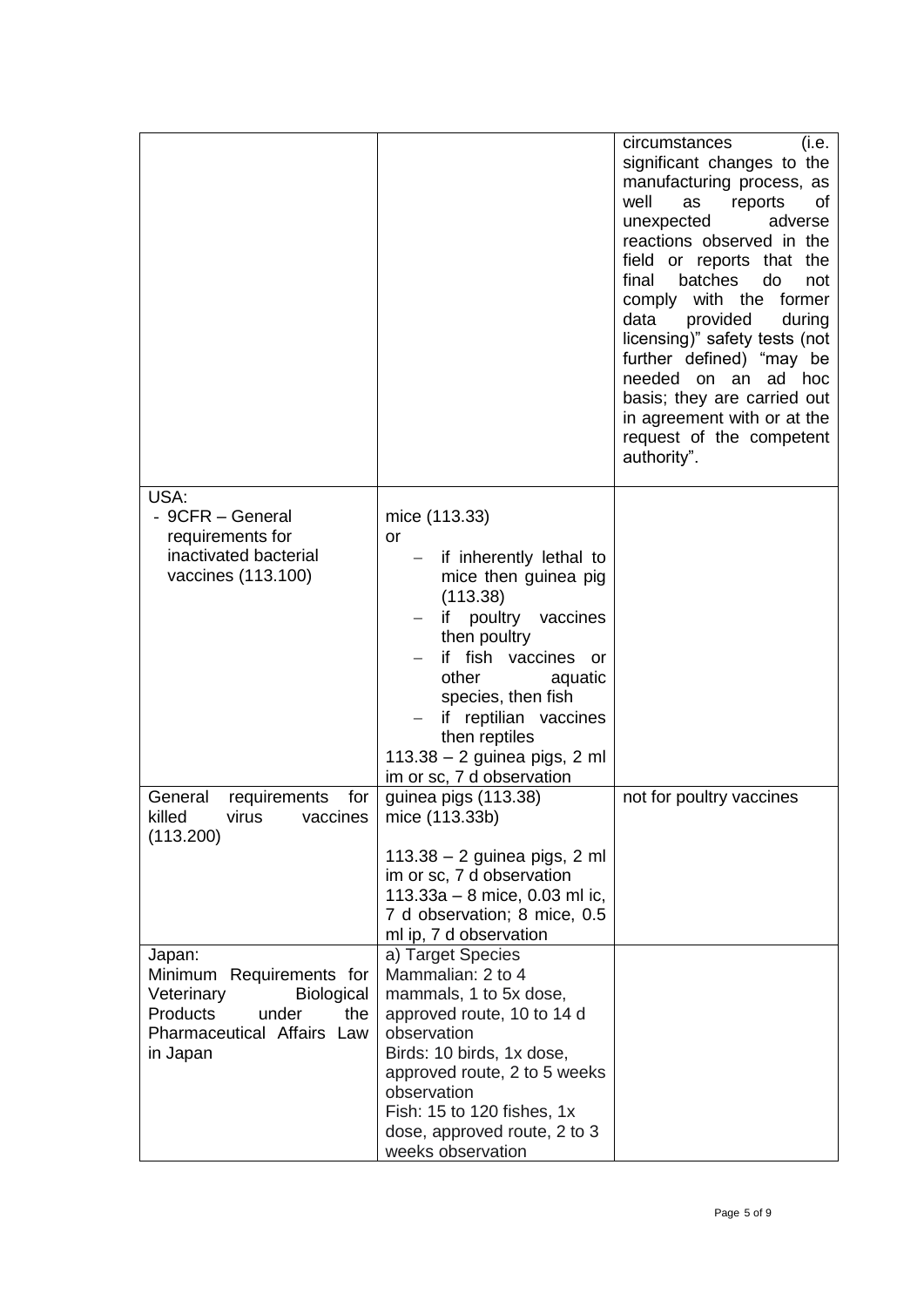| b) The abnormal toxicity test:<br>guinea pig: 2 guinea pigs, 5<br>ml ip, 7 d observation<br>mice: 10 mice, 0.5ml ip, 7 to<br>10 d observation |  |
|-----------------------------------------------------------------------------------------------------------------------------------------------|--|
| c) Toxicity limit test:<br>mice: 10 mice, 0.5mL ip, 7 d<br>observation<br>guinea pig: 5 guinea pigs,<br>5mL ip, 7 d observation               |  |

#### <span id="page-5-0"></span>*2.2.2. Other relevant requirements*

#### <span id="page-5-1"></span>*2.2.2.1. Quality Systems*

Good Manufacturing Practices (GMP) and similar quality systems have been established in VICH countries/regions to cover the manufacture and testing of medicinal products including veterinary medicinal products. These quality systems provide assurance that products placed on the market have been manufactured in a consistent and suitable manner.

#### <span id="page-5-2"></span>*2.2.2.2. Pharmacovigilance*

The VICH process increasingly includes pharmacovigilance (post-marketing surveillance of medicines) in the veterinary field and the harmonization of the requirements and performance. This provides for early detection of safety problems associated with the inconsistent quality of a vaccine in the field. Thus, pharmacovigilance provides extra information about the product's safety that cannot always be obtained in the TABST.

## <span id="page-5-3"></span>*2.3. Data requirements for waiving of target animal batch safety tests*

#### <span id="page-5-4"></span>*2.3.1. Introduction*

The TABST may be waived by the regulatory authority when a sufficient number of consecutive production batches have been produced and found to comply with the test, thus demonstrating consistency of the manufacturing process.

In general, it is sufficient to evaluate existing information which is available from routine batch quality control and pharmacovigilance data, without the need for any additional supplementary studies. The data which should be presented by the manufacturer to support an application to waive TABST are presented below. However, this should not be taken as an exhaustive list, and in all cases applications for waiving the TABST should be accompanied by a summary of all the data and a conclusion on the assurance of the product's safety being maintained.

In exceptional cases, significant changes to the manufacturing process may require resumption of target animal batch safety testing to re-establish consistency of the safety profile of the product. The occurrence of unexpected adverse events or other pharmacovigilance problems which could be avoided using a TABST may also lead to the resumption of the test. For products with an inherent safety risk, it may be necessary to continue to conduct the TABST on each batch.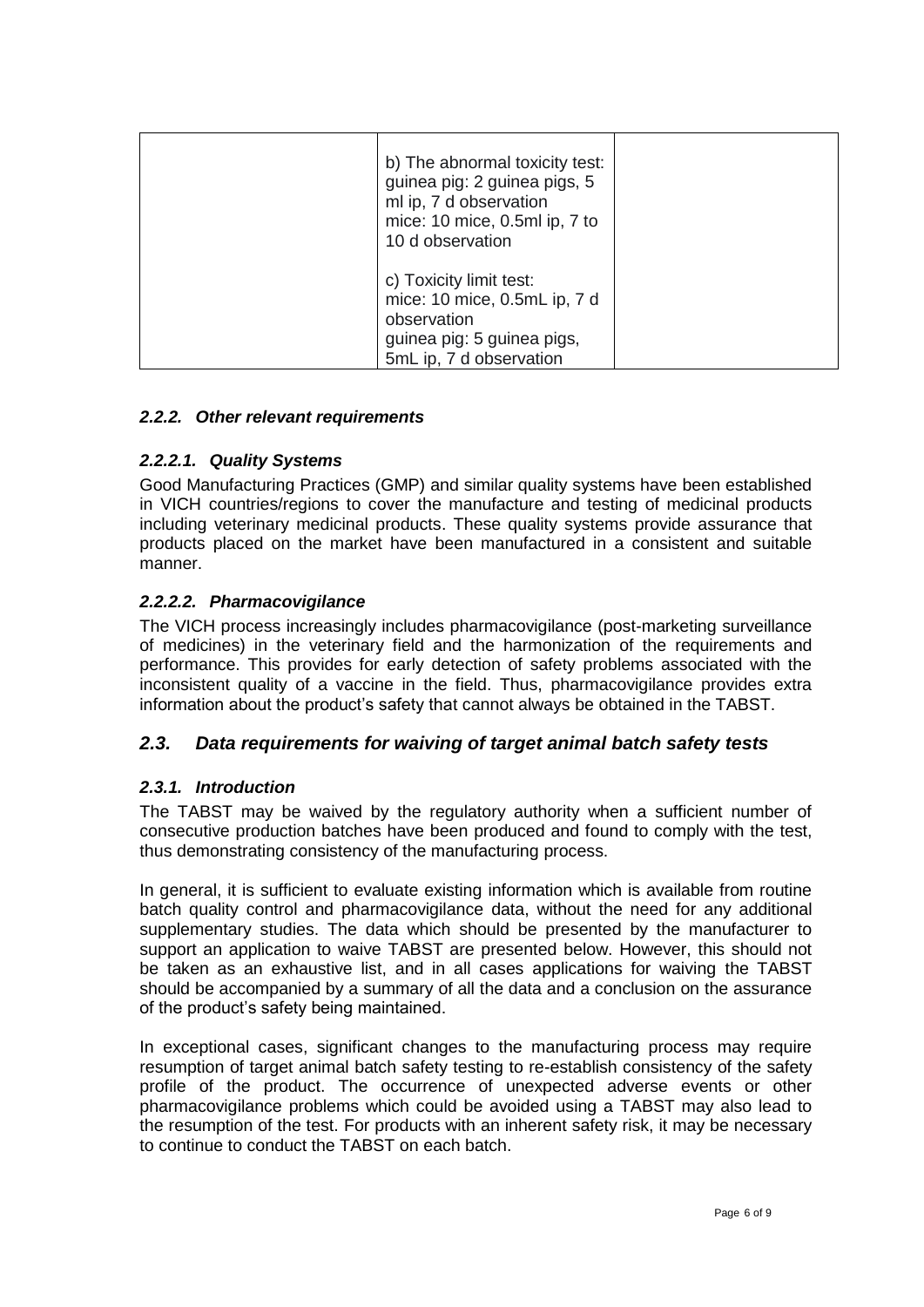#### <span id="page-6-0"></span>*2.3.1.1. The characteristics of the product and its manufacture*

The manufacturer should demonstrate that the product is manufactured following the quality principles, i.e. the product has been manufactured in a consistent and suitable manner.

For those circumstances when *in vivo* batch tests are conducted in target animals for reasons other than the target animal safety test (e.g. potency tests) and these tests include the collection of safety information (e.g. on mortality), it is recommended that manufacturers use these tests to gain additional data of the safety of the vaccine in the target species.

#### <span id="page-6-1"></span>*2.3.1.2. Information available on the current batch safety test*

The manufacturer should submit batch protocol data for a sufficient number of consecutive batches to demonstrate that safe and consistent production has been established. Without prejudice to the decision of the competent authority in light of the information available for a given vaccine, test data of 10 consecutive batches is likely to be sufficient for most products. The manufacturer should examine the variability of the local and systemic reactions observed in the TABST results and the nature of these reactions in relation to those observed in any developmental studies submitted in support of the registration or licensure of the product. The manufacturer should provide a summary and discussion of the findings.

The conduct of the TABST shall be in accordance with the regional requirements in operation at the time when the tests were performed. There should be a thorough examination of any batches that have failed the TABST in the time period during which the agreed number of consecutive batches have been tested. This information, along with an explanation as to the reasons for failure, should be submitted to the regulatory authorities.

## <span id="page-6-2"></span>*2.3.1.3. Pharmacovigilance data*

A pharmacovigilance system in accordance with the VICH Guidelines, where available, should have been in place over the period during which the batches for which data are submitted were on the market. Safety information from pharmacovigilance and TABST are by nature different but complement each other.

Available pharmacovigilance data to demonstrate the consistent safe performance of the vaccine in the field should be provided using recent Periodic Safety Update Reports for the relevant time period.

#### <span id="page-6-3"></span>*2.3.2. Procedure for waiving the target animal batch safety test*

<span id="page-6-4"></span>A report should provide an overall assessment of the consistency of the product's safety and would include taking into account the number of batches manufactured, the number of years the product has been on the market, the number of doses sold and the frequency and seriousness of any adverse reactions in the target species and any investigations into the likely causes of these events.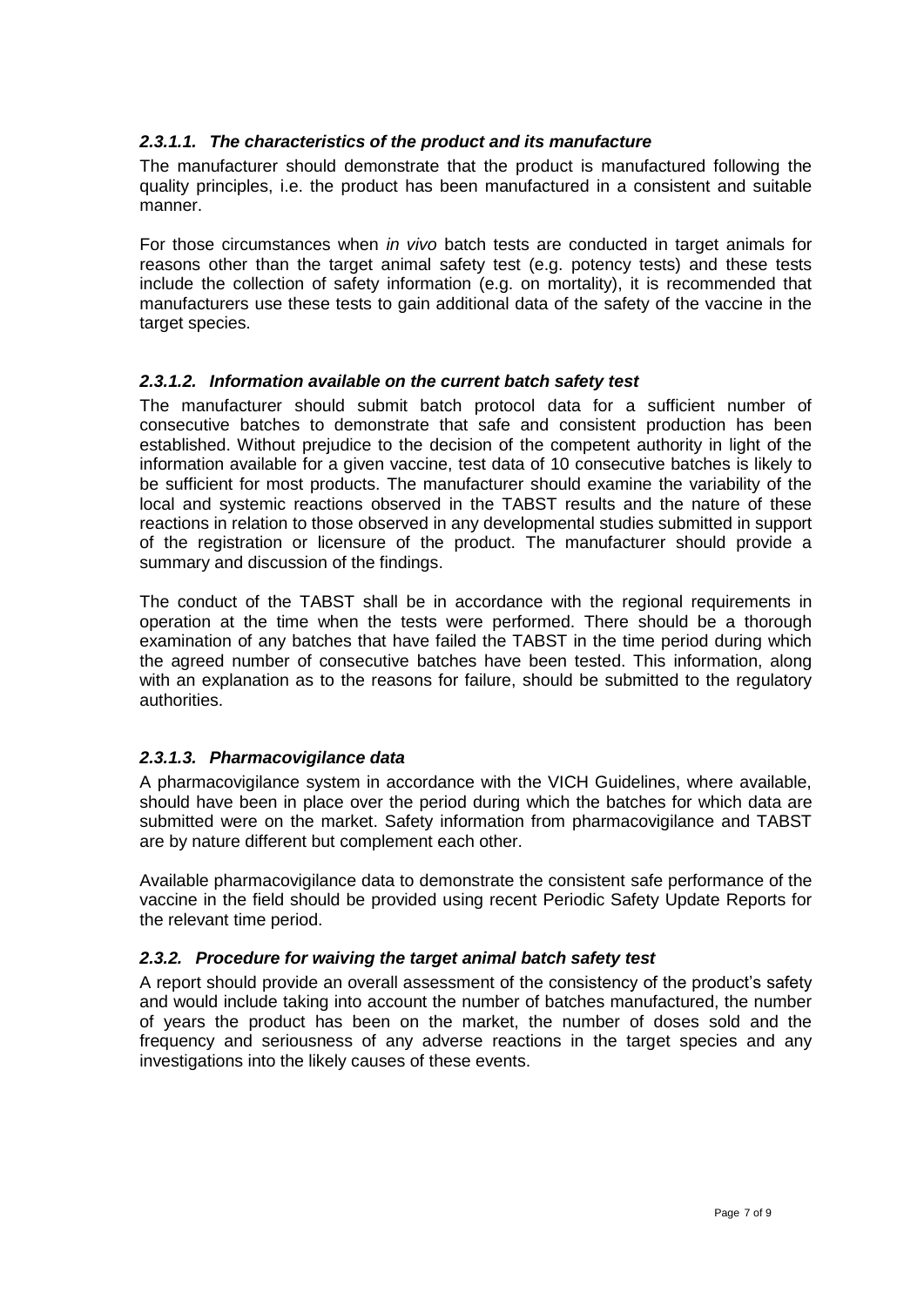## **3. GLOSSARY**

**Good Laboratory Practices (GLP)**: A standard for the design, conduct, monitoring, recording, auditing, analysis, and reporting of non-clinical studies. Adherence to the standard provides assurance that the data and reported results are complete, correct and accurate, that welfare of the study animals and the safety of the study personnel involved in the study are ensured, and that the environment and the human and animal food chains are protected (OECD, 1998).

**Good Manufacturing Practices (GMP):** Is part of a quality system covering the manufacture and testing of medicinal products including veterinary medicines. GMPs are guidelines that outline the aspects of production and testing that can impact the quality of a product standard assuring the quality of production processes and the production environment during the production of a medicinal product.

**Immunological veterinary medicinal product (IVMP):** Any veterinary medicinal product administered to animals in order to produce active or passive immunity or to diagnose the state of immunity

**Production Batch:** A defined quantity of starting material, packaging material or product processed in one process or series of processes so that it could be expected to be homogeneous.

Note To complete certain stages of manufacture, it may be necessary to divide a batch into a number of sub batches, which are later brought together to form a final homogeneous batch. In the case of continuous manufacture, the batch must correspond to a defined fraction of the production, characterised by its intended homogeneity.

**TABST**: Target Animal Batch Safety Test; Safety test in target animals which is performed as a routine final product batch test for all IVMPs or a product group such as inactivated viral vaccines.

<span id="page-7-0"></span>**Target Animal**: The specific animal species, class and breed identified as the animal for which the IVMP is intended for use.